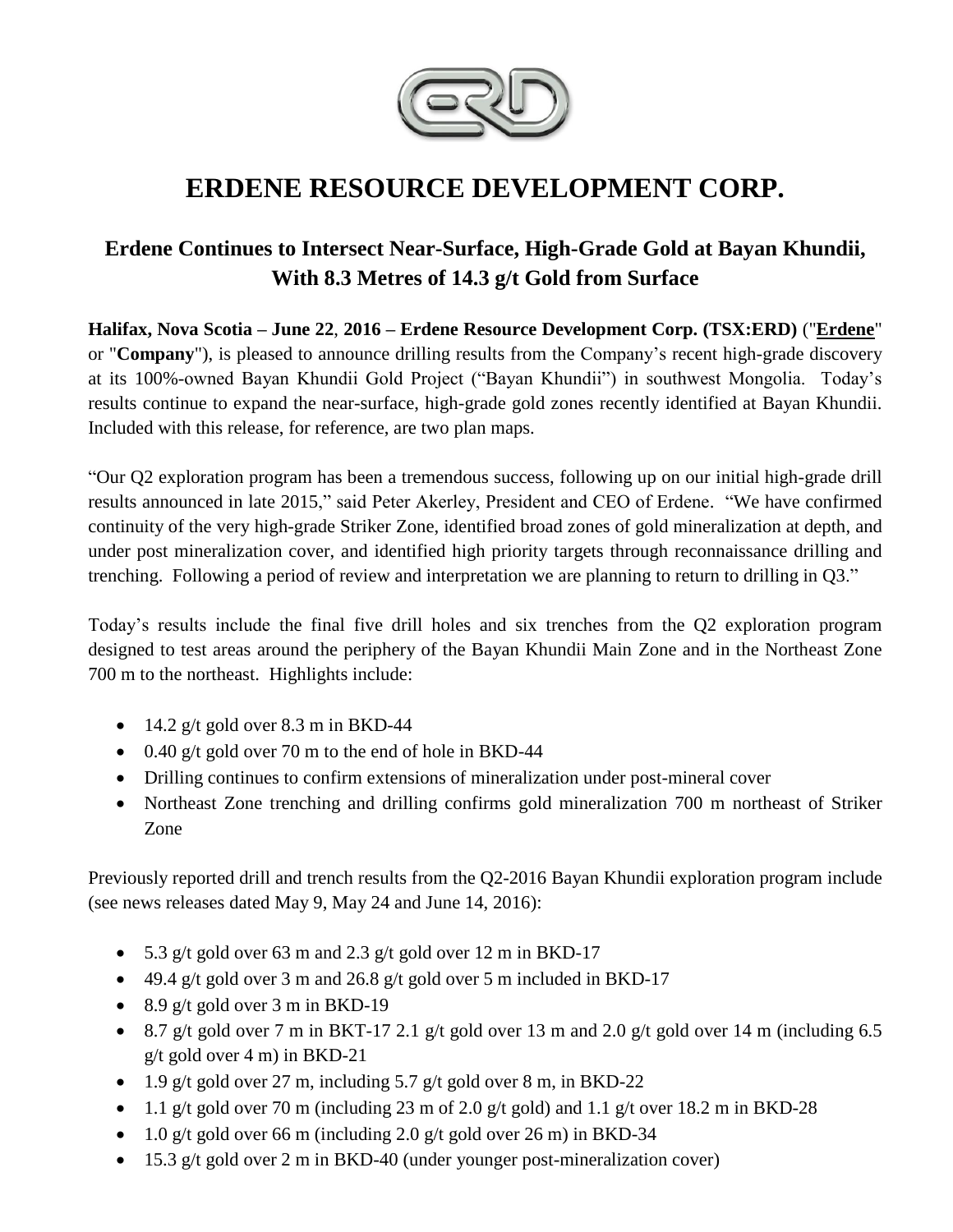Previously reported drill results from the Q4-2015 Bayan Khundii exploration program include (see news releases dated December 9 and December 14, 2015):

- $\bullet$  27.5 g/t gold over 7 m in BKD-01
- $\bullet$  9.4 g/t gold over 3 m in BKD-03
- $\bullet$  5.9 g/t gold over 26.4 m (including 9.9 g/t over 15 m) in BKD-09
- $\bullet$  5.7 g/t gold over 35 m (including 16.2 g/t over 12 m) in BKD-10

#### Striker Zone and Extensions Under Cover

Holes BKD-44 and BKD-45 tested the near-surface extension of the high-grade Striker Zone and extended drilling further north under post-mineralization cover to test for an extension of gold mineralization. The Striker Zone was intersected at the top of BKD-44 with 8.3 m of 14.3 g/t gold; additionally a broad zone of gold mineralization was intersected under cover, deeper in the hole from 39 m to 109 m (70 m interval) averaging 0.40 g/t gold with values ranging up to 3.9 g/t gold over 1 m and ending in mineralization. BKD-44 had moderate to intense, multi-stage silica-sericite alteration with abundant quartz veins and thin hematite veinlet stockwork throughout. A second hole, BKD-45, collared further northeast, also returned highly anomalous intervals with 42 m averaging 0.2 g/t gold.

| Drill Hole                                          | From $(m)$ | To(m)  | Interval $(m)^*$ | Gold $(g/t)$ |  |  |  |
|-----------------------------------------------------|------------|--------|------------------|--------------|--|--|--|
| Northeast Zone                                      |            |        |                  |              |  |  |  |
| <b>BKD-41</b>                                       | 0          | 6      | 6                | 0.28         |  |  |  |
| <b>BKD-42</b>                                       | 35         | 39     | 4                | 0.57         |  |  |  |
| and                                                 | 46         | $50**$ | 4                | 0.29         |  |  |  |
| Westridge Zone                                      |            |        |                  |              |  |  |  |
| <b>BKD-43</b>                                       |            | 8      | 7                | 0.95         |  |  |  |
| Striker Zone and extension to northeast under cover |            |        |                  |              |  |  |  |
| <b>BKD-44</b>                                       | 0.7        | 9      | 8.3              | 14.2         |  |  |  |
| and                                                 | 39         | 109    | 70               | 0.40         |  |  |  |
| <b>BKD-45</b>                                       | 3          | 8      | 5                | 0.26         |  |  |  |
| and                                                 | 52         | 94     | 42               | 0.20         |  |  |  |

Table 1 – Bayan Khundii drill results (BKD-41 to BKD-45)

\* Reported intervals are not true width. They represent drill intersection widths from holes drilled at a 45 to 90 degree angle. The Bayan Khundii mineralization is interpreted to be moderately dipping (approximately 40 to 50 degrees) perpendicular to the drill hole angle. Hole BKD-42 is a vertical hole.

\*\* End of hole

Table 2 – Bayan Khundii trenching results (BKT-18 to BKT-22)

| Trench ID             | From $(m)$ | To (m) | Interval $(m)$ *** | Gold $(g/t)$ |  |  |  |
|-----------------------|------------|--------|--------------------|--------------|--|--|--|
| <b>Westridge Zone</b> |            |        |                    |              |  |  |  |
| <b>BKT-18</b>         |            | 36     |                    |              |  |  |  |
| West of BKT-16        |            |        |                    |              |  |  |  |
| <b>BKT-19</b>         |            | 36     |                    |              |  |  |  |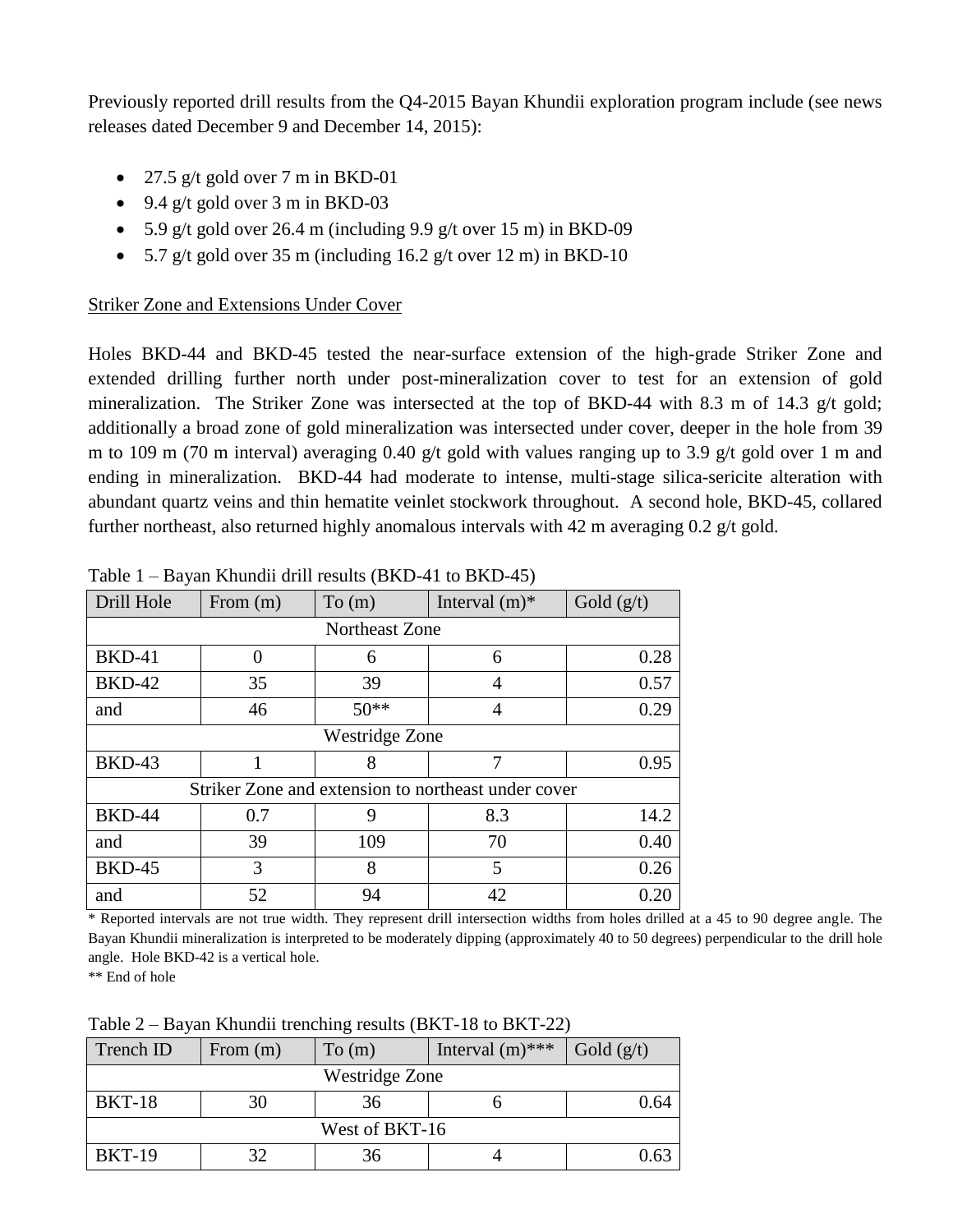| <b>Stockwork Hill Zone</b> |    |        |    |      |  |  |  |
|----------------------------|----|--------|----|------|--|--|--|
| <b>BKT-20</b>              | 38 |        |    |      |  |  |  |
| Northeast Target           |    |        |    |      |  |  |  |
| <b>BKT-21</b>              |    | $34**$ | 34 | 0.37 |  |  |  |
| incl                       | 20 | 22     |    |      |  |  |  |
| <b>BKT-22</b>              |    | $36**$ |    |      |  |  |  |

\*\* End of trench

\*\*\* Reported intervals are not true width. They represent intersection from horizontal trenches on surface. The Bayan Khundii mineralization is interpreted to be moderately dipping (approximately 40 to 50 degrees) perpendicular to the trend of the trenches.

#### Northeast Target

The Northeast Target area, located 700 m northeast of Striker Zone, is characterized by similar alteration and surface mineralization as the Bayan Khundii Main Zone and is well defined by gold-in-soil anomalism. In addition, geophysical resistivity anomalism suggests the silicified zone is continuous between the two zones, under younger cover. Two shallow (50 m vertical) holes (BKD-41 & 42) and two trenches (BKT-21  $\&$  22) tested the Northeast Target area, spaced at approximately 250 m, and both areas returned highly anomalous gold zones. BKD-42 intersected intensely silicified tuff and coarse pyroclastic rocks with zones of sulphide (mainly pyrite) veinlets and quartz-sulphide veinlets with gold values up to 1.7 g/t (over 1 m). Locally massive chalcedony veins and intense hematite and specularite veins and veinlets, were widespread throughout the hole which also intersected increasing sulphide at the bottom of the hole with coincident gold, ending in 4 m of greater than 0.2 g/t gold. The trench (BKT-22) returned 6 m of 0.24 g/t gold at the north-end as the zone continued under cover.

The second target area tested in the Northeast included trench BKT-21 that was consistently mineralized throughout, including 34 m of 0.37 g/t gold (highest value 1.85 g/t gold over 1 m). Also of interest, every sample returned assays above the detection limit for silver  $(2 \text{ g/t})$ , with an average grade of 6.3 g/t silver (range 2-13 g/t). Silver has not been observed at these consistent levels in the Bayan Khundii Main Zone. Hole BKT-41, drilled in the same area, intersected intensely altered host rocks that are similar to the Bayan Khundii Main Zone along with several post mineralization dykes that were not evident at surface. BKD-41 contained some elevated gold near-surface with 6 m of 0.28 g/t gold.

#### Westridge Zone

The most southwestern hole in the Q2-2016 drill program was at the Westridge Zone and was a reconnaissance hole designed to test the lithologic units in this area. BKD-43 intersected 7 m of 0.95 g/t gold at the top of the hole.

#### **Bayan Khundii – Next Steps**

In addition to the 3,845 m of diamond drilling, the Company's Q2-2016 Bayan Khundii exploration program also included: infill (25 m spacing) and reconnaissance (100-200 m spacing) soil sampling (1,088 samples) over specific target areas; 35 line km of IP gradient array geophysical surveys; 20 line km of IP dipole-dipole geophysical surveys; and detailed geologic mapping.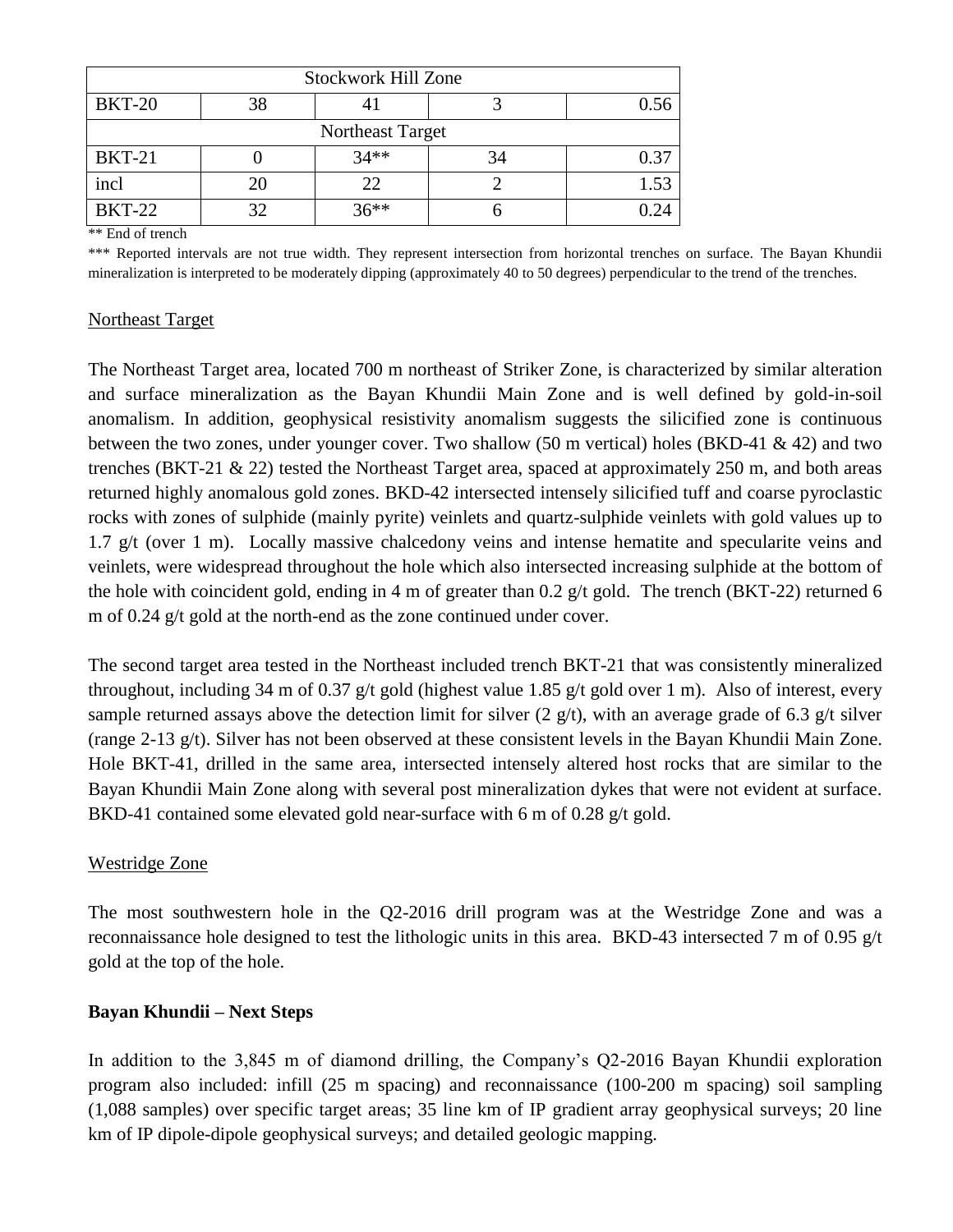Over the next 60 days, the Company will complete 3-D modeling work on Bayan Khundii, have a structural geologist on site to complete a structural mapping and interpretation program, and complete a spectral mineralogical study, all in advance of the next drill program. In addition, studies to examine the characteristics of mineralization and alteration at Bayan Khundii have been initiated.

These studies will be reviewed and drilling plans established in mid Q3-2016, immediately followed by the commencement of a third round of drilling at Bayan Khundii.

#### **About the Bayan Khundii Gold Project**

In Q2-2015, Erdene conducted an initial exploration program on the southern portion of the Company's 100%-owned Khundii license. This reconnaissance work led to the discovery of the Bayan Khundii ('Rich Valley') gold prospect, located 20 km southeast of the Company's Altan Nar gold-polymetallic project. Gold mineralization at Bayan Khundii has been identified over a 1.7 km trend, with detailed exploration only taking place over a 500 m by 350 m zone in the southwest prospect area, where the Company's Q4-2015 and Q2-2016 drill programs have focused. Visible gold was observed in multiple drill holes and results include several high-grade intersections within a series of parallel structures exposed at surface. Results include up to 35 m of 5.9 g/t gold in hole BKD-10 (including 12 m of 16.2 g/t gold) from surface to the bottom of the hole, and 63 m of 5.3 g/t gold in hole BKD-17 from 50 to 113 m depth. Initial drill results and program details are included in Erdene's December 14, 2015, May 9, 2016, May 24, 2016 and June 14, 2016 press releases [\(click here](http://www.erdene.com/news_releases16/News_Releases16.php) for link). The license has a 2% net smelter returns royalty ("NSR Royalty") in favour of Sandstorm Gold with a buy-back option to reduce the NSR Royalty to 1%.

#### **Qualified Person and Sample Protocol**

Michael MacDonald, P.Geo. (Nova Scotia), Director of Exploration for Erdene, is the Qualified Person as that term is defined in National Instrument 43-101 and has reviewed and approved the technical information contained in this news release. All samples have been assayed at SGS Laboratory in Ulaanbaatar, Mongolia. In addition to internal checks by SGS Laboratory, the Company incorporates a QA/QC sample protocol utilizing prepared standards and blanks.

Erdene's sampling protocol for drill core consisted of collection of samples over 1 m or 2 m intervals (depending on the lithology and style of mineralization) over the entire length of the drill hole, excluding minor post-mineral lithologies and un-mineralized granitoids. Sample intervals were based on meterage, not geological controls or mineralization. All drill core was cut in half with a diamond saw, with half of the core placed in sample bags and the remaining half securely retained in core boxes at the Company's Bayan Khundii exploration camp. All samples were organized into batches of 20 samples including a commercially prepared standard and blank. Sample batches were periodically shipped directly to SGS in Ulaanbaatar via Erdene's logistical contractor, Monrud Co. Ltd.

#### **About Erdene**

Erdene Resource Development Corp. is a Canada-based resource company focused on the acquisition, exploration, and development of base and precious metals in underexplored and highly prospective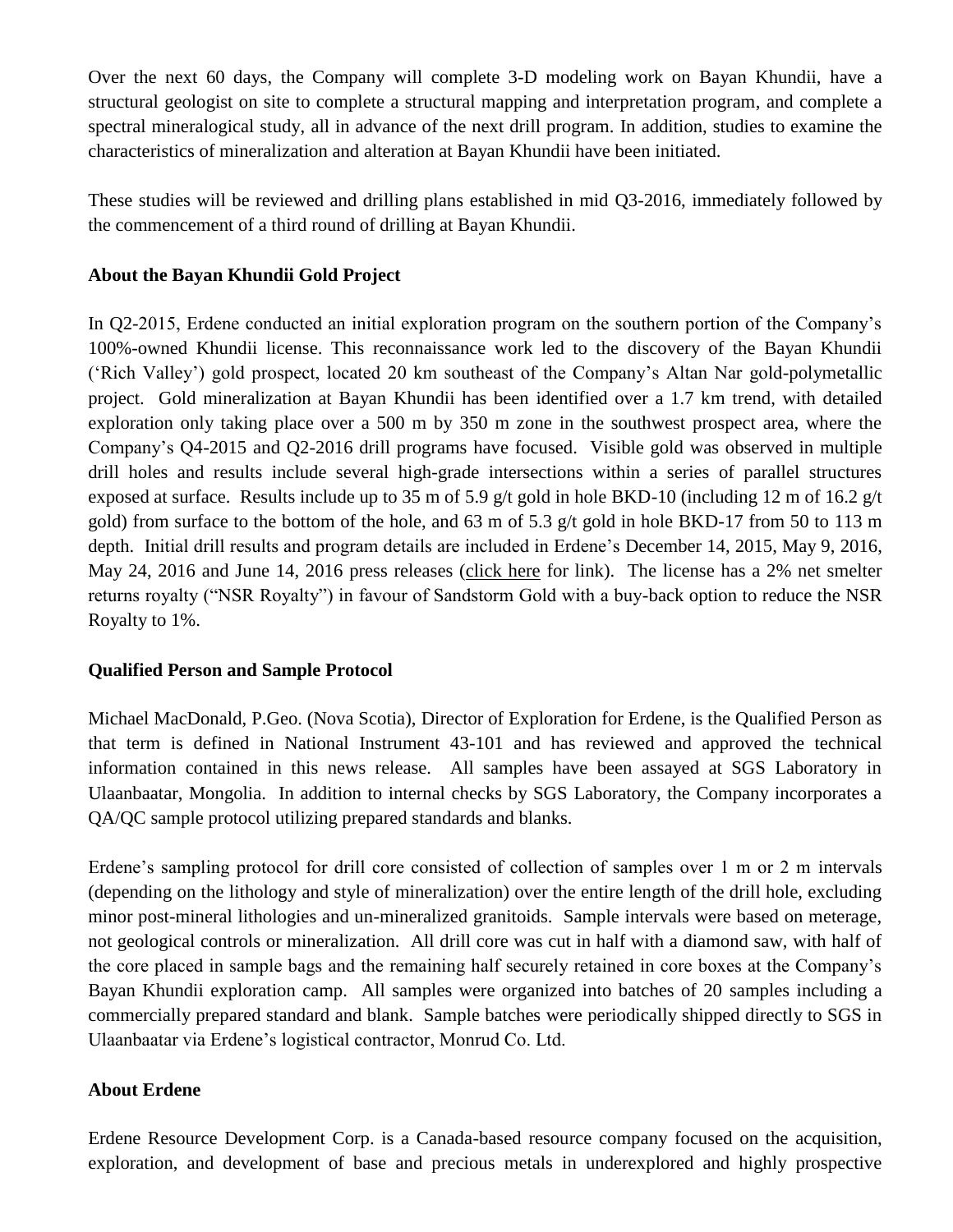Mongolia. The Company holds four exploration licenses and a mining license in southwest Mongolia. These include: Altan Nar – an extensive, high-grade, near-surface, gold-polymetallic project that the Company is advancing toward a production decision, however the Company has not yet completed a mining study to support the technical feasibility and economic viability of Altan Nar; Bayan Khundii – an earlier-stage, high-grade gold discovery made in Q2-2015; Khuvyn Khar – an early-stage, copper-silver porphyry project with multiple drill targets and significant copper intersections; Zuun Mod – a large molybdenum-copper porphyry deposit; and Altan Arrow – an early-stage, high-grade, gold-silver project. In addition to the above properties, the Company has an Alliance with Teck Resources Limited on regional, copper-gold exploration in the prospective Trans Altay region of southwest Mongolia. For further information on the Company, please visit www.erdene.com. Erdene has 121,040,992 issued and outstanding common shares and a fully diluted position of 134,495,406 common shares.

#### **Forward-Looking Statements**

Certain information regarding Erdene contained herein may constitute forward-looking statements within the meaning of applicable securities laws. Forward-looking statements may include estimates, plans, expectations, opinions, forecasts, projections, guidance or other statements that are not statements of fact. Although Erdene believes that the expectations reflected in such forward-looking statements are reasonable, it can give no assurance that such expectations will prove to have been correct. Erdene cautions that actual performance will be affected by a number of factors, most of which are beyond its control, and that future events and results may vary substantially from what Erdene currently foresees. Factors that could cause actual results to differ materially from those in forward-looking statements include market prices, exploitation and exploration results, continued availability of capital and financing and general economic, market or business conditions. The forward-looking statements are expressly qualified in their entirety by this cautionary statement. The information contained herein is stated as of the current date and is subject to change after that date. The Company does not assume the obligation to revise or update these forward-looking statements, except as may be required under applicable securities laws.

#### **NO REGULATORY AUTHORITY HAS APPROVED OR DISAPPROVED THE CONTENTS OF THIS RELEASE**

#### **Erdene Contact Information**

Peter C. Akerley, President and CEO or Ken W. MacDonald, Vice President Business Strategy and CFO Phone: (902) 423-6419 E-mail: [info@erdene.com](mailto:info@erdene.com) Website: [www.erdene.com](http://www.erdene.com/) Twitter: <https://twitter.com/ErdeneRes>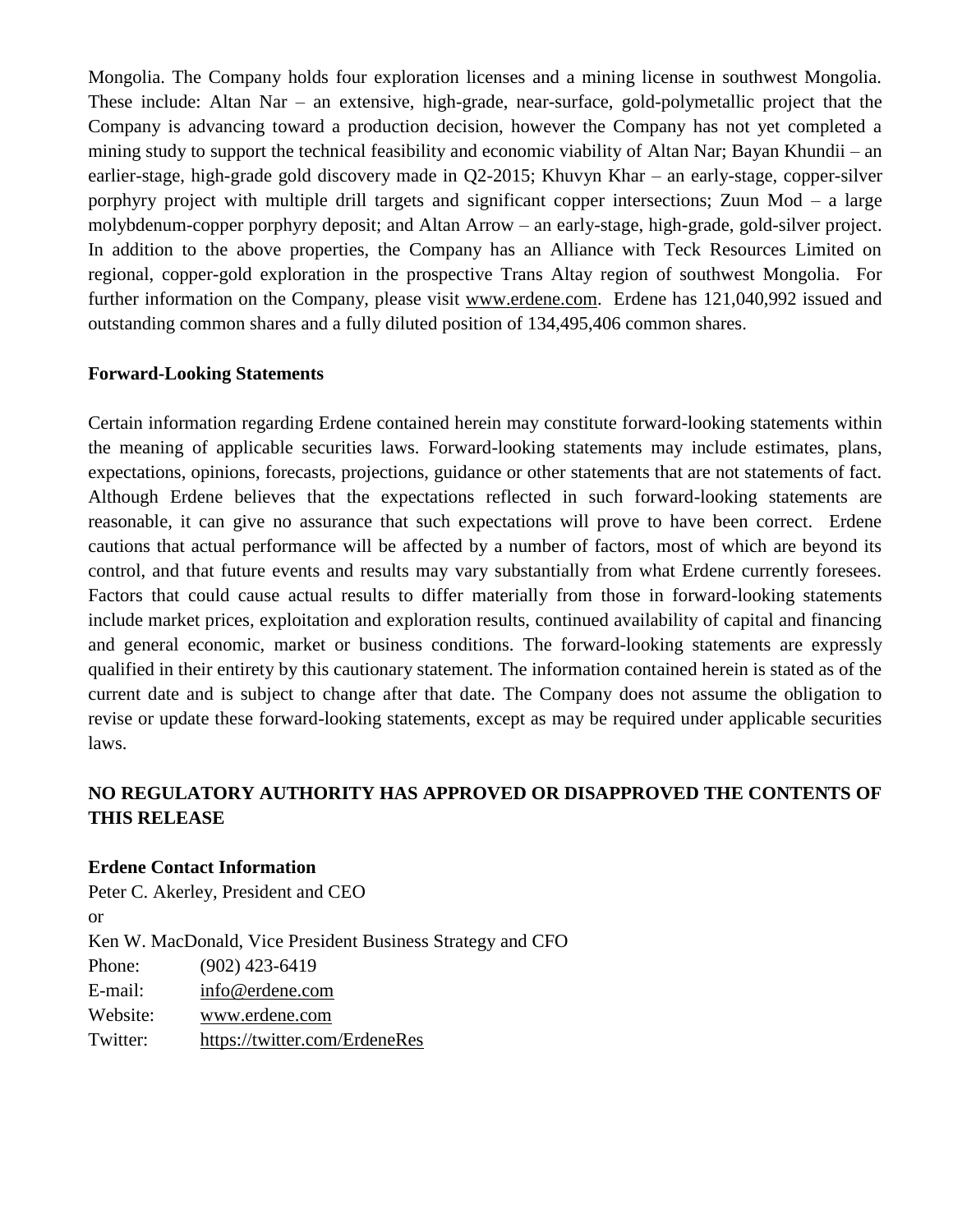## Bayan Khundii Gold Project<br>Erdene's Emerging Gold District in Southwest Mongolia



১∏